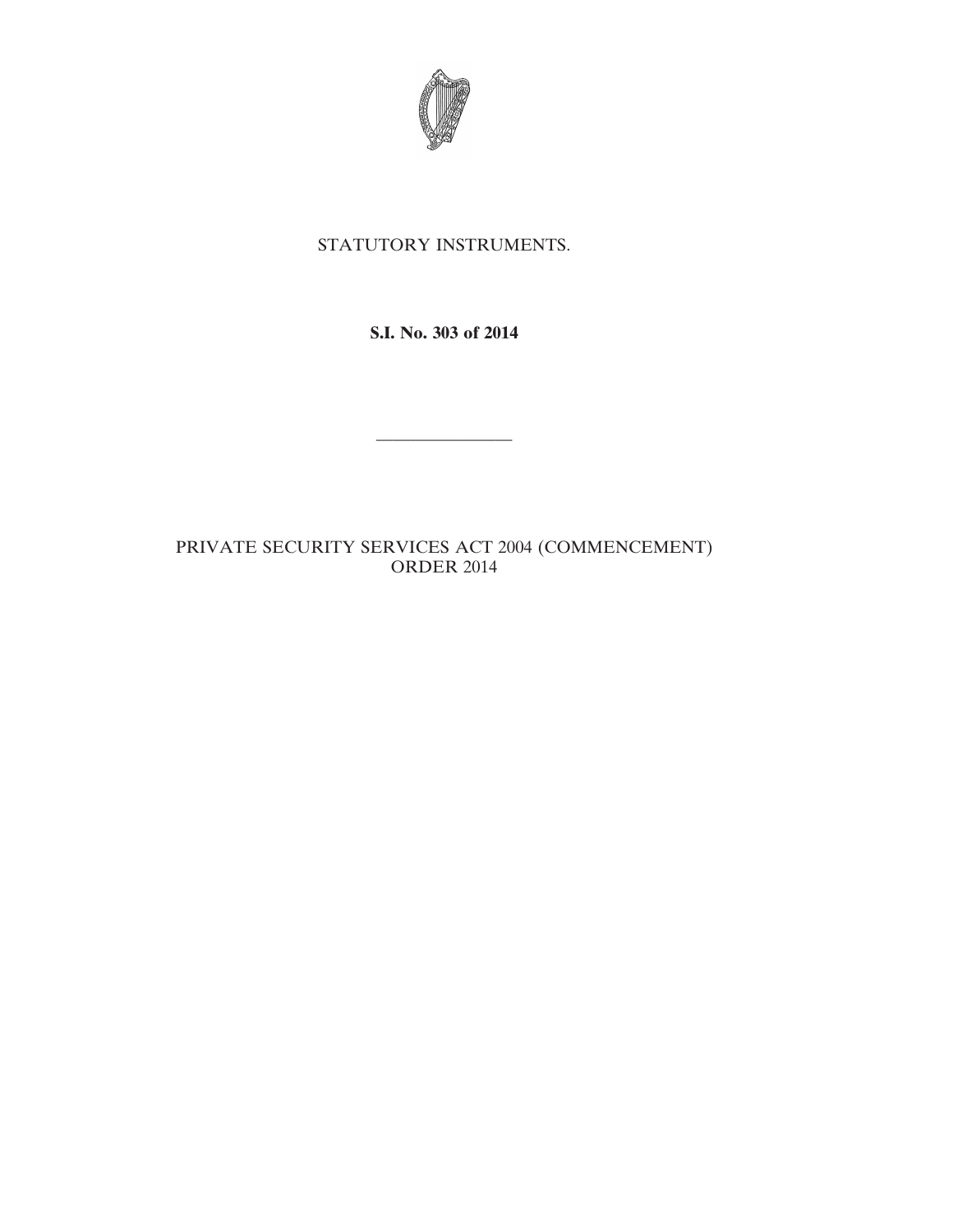## PRIVATE SECURITY SERVICES ACT 2004 (COMMENCEMENT) ORDER 2014

I, FRANCES FITZGERALD, Minister for Justice and Equality, in exercise of the powers conferred on me by section 1(2) of the Private Security Services Act 2004 (No. 12 of 2004), order as follows:

1. This Order may be cited as the Private Security Services Act 2004 (Commencement) Order 2014.

2. In this Order—

"door supervisor (event security)" means a person who, as a door supervisor, provides security services at, in or in the vicinity of any place where a public or private event or function is taking place or about to take place;

"security guard (event security)" means a person who, as a security guard, provides the security services referred to in paragraph (*e*) of the definition of "security guard" in section  $2(1)$  (as amended by section 6 of the Civil Law (Miscellaneous Provisions) Act 2011 (No. 23 of 2011)) of the Private Security Services Act 2004 (No. 12 of 2004).

3. The 1st day of November, 2014 is fixed as the day on which section 37 (as amended by section 13 of the Civil Law (Miscellaneous Provisions) Act 2011 (No. 23 of 2011)) of the Private Security Services Act 2004 (No. 12 of 2004) comes into operation as respects a private security employer or an independent contractor who provides a security service as a—

(*a*) door supervisor (event security),

(*b*) security guard (event security).

GIVEN under my Official Seal, L.S. 23 June 2014.

FRANCES FITZGERALD,

Minister for Justice and Equality.

*Notice of the making of this Statutory Instrument was published in "Iris Oifigiúil" of* 8*th July*, 2014.